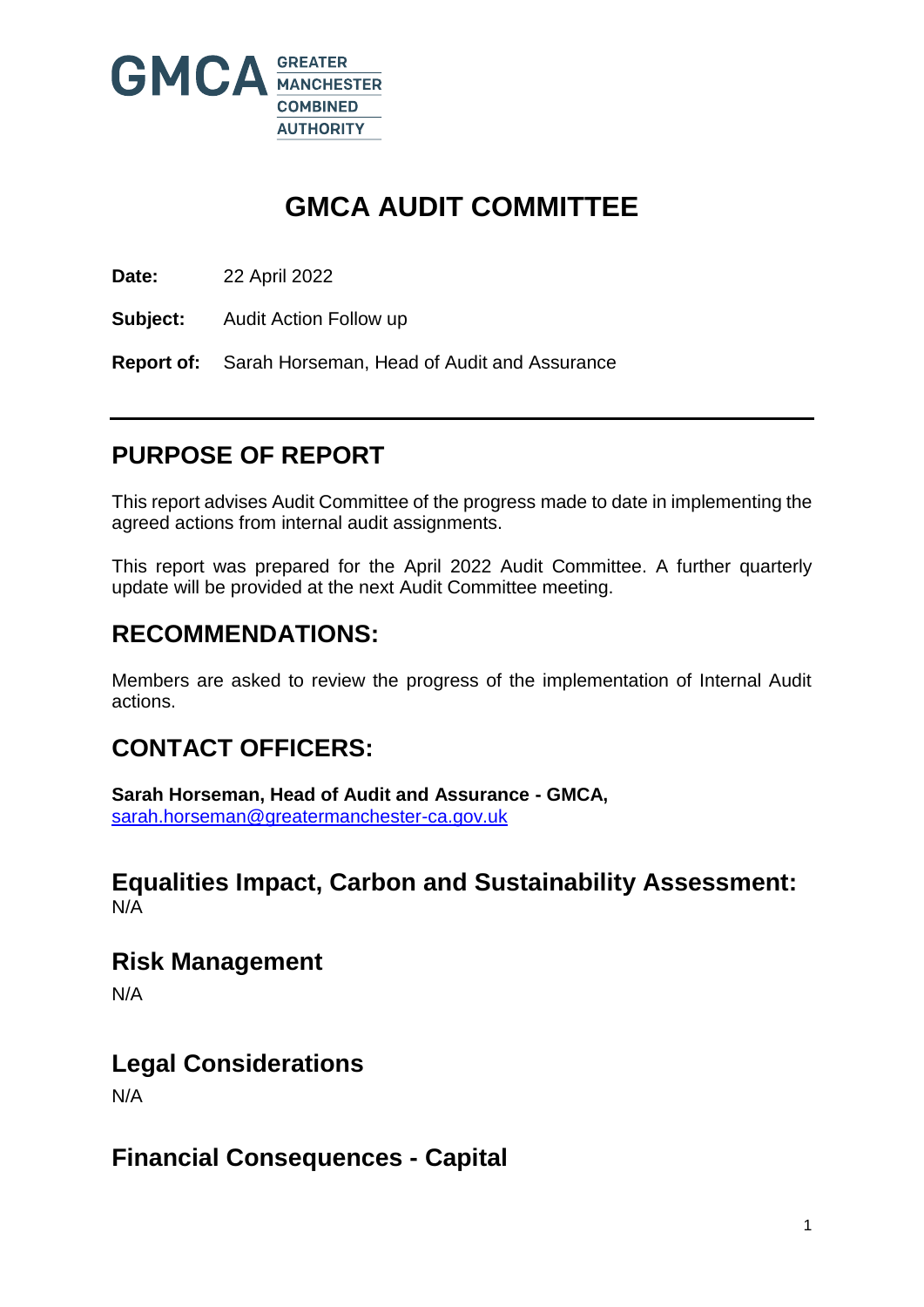### N/A

# **Financial Consequences - Revenue**

N/A

Number of attachments included in the report:

# **BACKGROUND PAPERS:**

N/A

| <b>TRACKING/PROCESS</b>                                           |                                |  |           |
|-------------------------------------------------------------------|--------------------------------|--|-----------|
| Does this report relate to a major strategic decision, as set out |                                |  | <b>No</b> |
| in the GMCA Constitution                                          |                                |  |           |
|                                                                   |                                |  |           |
|                                                                   |                                |  |           |
| <b>EXEMPTION FROM CALL IN</b>                                     |                                |  |           |
| Are there any aspects in this report which                        |                                |  |           |
| means it should be considered to be                               |                                |  |           |
| exempt from call in by the relevant                               |                                |  |           |
| Scrutiny Committee on the grounds of                              |                                |  |           |
| urgency?                                                          |                                |  |           |
| <b>TfGMC</b>                                                      | <b>Overview &amp; Scrutiny</b> |  |           |
|                                                                   | Committee                      |  |           |
| N/A                                                               | N/A                            |  |           |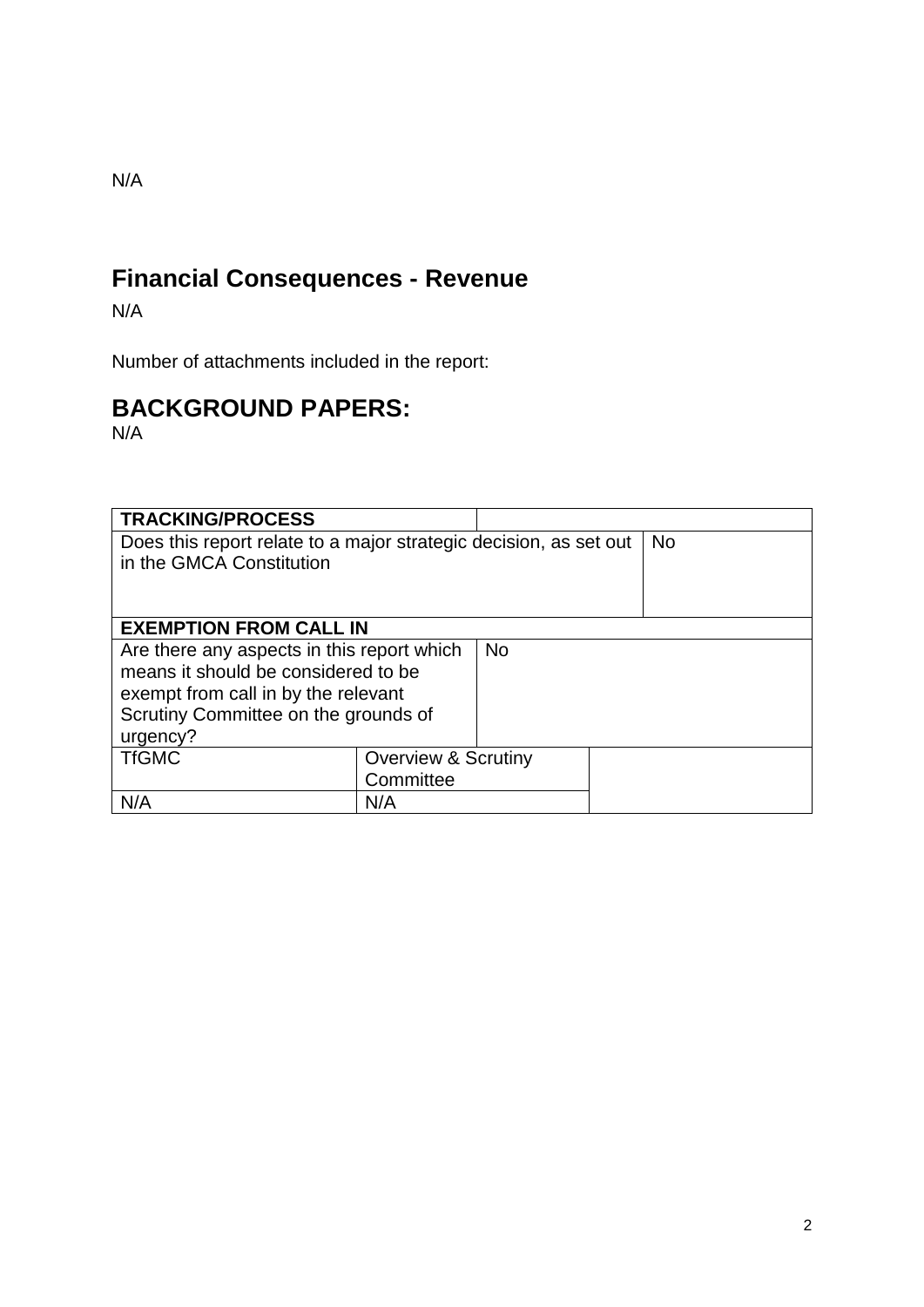### **1 Introduction**

- 1.1 The GMCA Internal Audit Plan comprises a range of audits agreed by Senior Leadership Team and Audit Committee. Each audit assignment concludes with the issue of an audit report and agreed actions for implementation. Each action has a named responsible officer and an agreed target implementation date.
- 1.2 Internal Audit has responsibility for the follow up of all audit actions and reporting to Audit Committee on progress made.
- 1.3 This report provides an overview on the latest position of Internal Audit actions which were outstanding prior to this meeting.

### **2 Agreed Process**

- 2.1 It is the responsibility of management to implement audit actions on time and provide updates for the tracker. To aid facilitation of this, Internal Audit maintains the action tracker which is shared with risk owners to capture updates on progress of outstanding actions.
- 2.2 GMCA Senior Leadership Team retains responsibility for overseeing the timely implementation of all audit actions and assessing the impact on risk.

### **3 Current Status**

3.1 As at April 2022, 80% of Internal Audit actions due in the last 2 years have been implemented, against the target rate of 85%.

> This is this is a rise on the Q3 position of 70%.

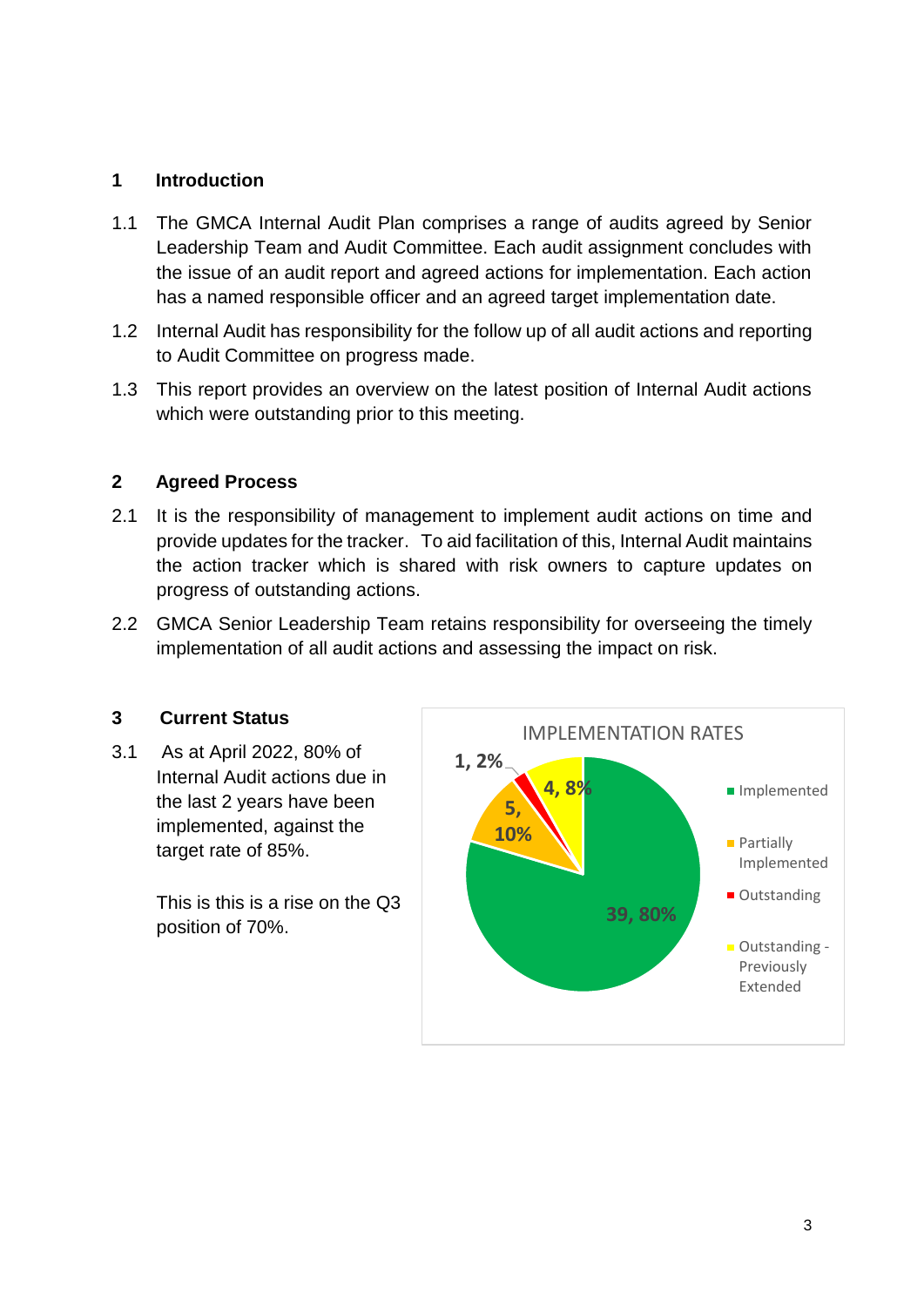### **4 Analysis of Audit Actions – by Audit**

4.1 The chart below shows the status of implementation of audit actions by audit.

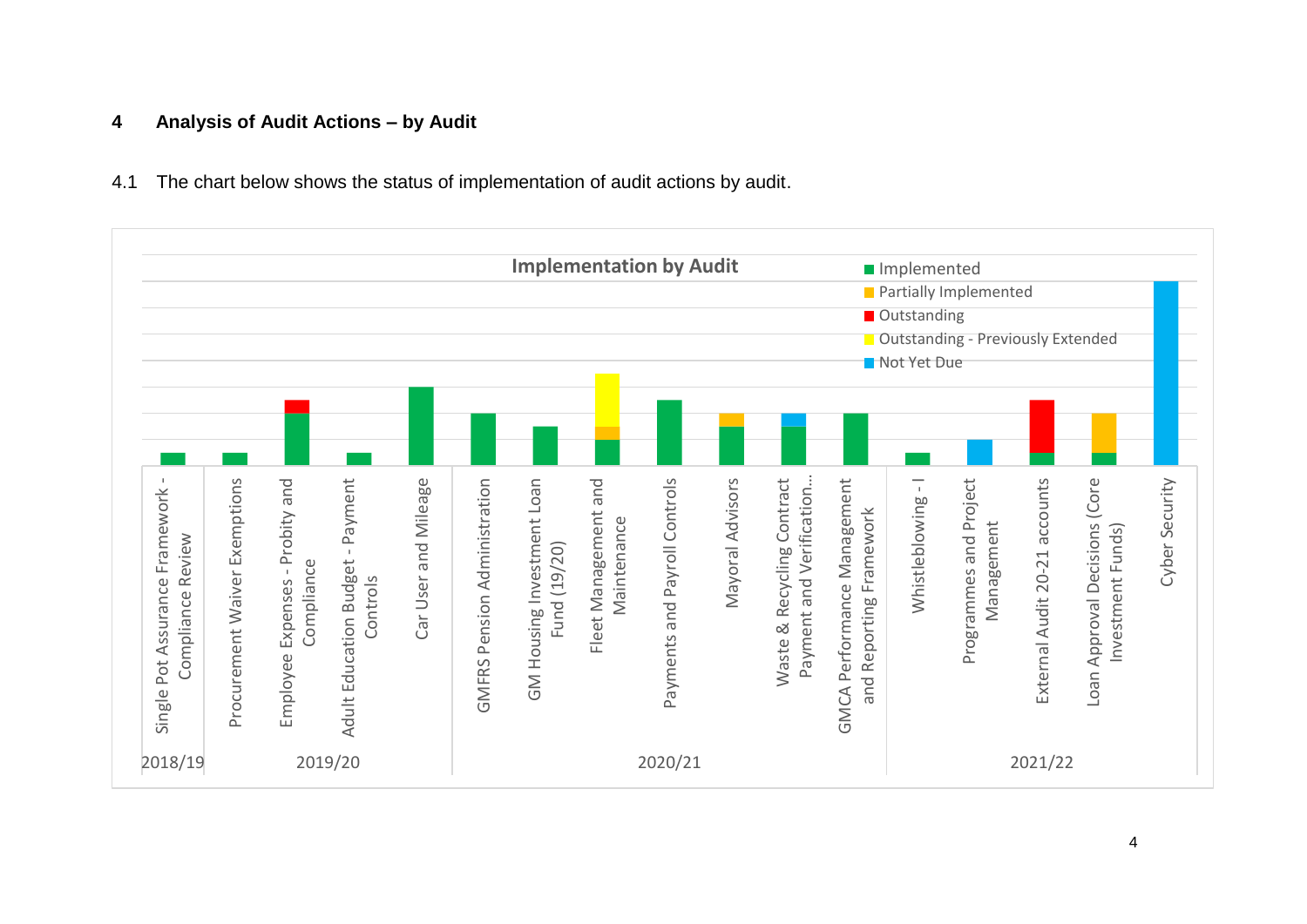- 4.2 The longstanding action in relation to the Employee Expenses report relates to the ability to reclaim VAT on expense claims. The recent policy implementation and roll out means that supporting evidence for claims should be uploaded to the system, the Payroll Team are working with the software supplier on how to capture the relevant VAT information at individual claim level.
- 4.3 Five actions from the LTSC Fleet Management and Maintenance Audit have previously been extended and were last reported to Committee in September 2021. These are now outstanding against the revised target date. Management have indicated that these actions will be considered alongside agreed actions relating to LTSC Central Stores as there are mutual issues particularly around systems, processes, performance, and value for money. LTSC Management plan to carry out a full review of both functions by the end of June 2022, with the intention of addressing key areas of concern. We will seek an update on progress prior the next Audit Committee.
- 4.4 Where due dates have been extended these actions are shown in the table and we will continue to monitor progress on these and report to audit committee when these become due.
- 4.5 Details of outstanding and partially implemented actions and responses on progress have been included at **Appendix A** to allow Members opportunity to consider these.
- 4.6 External Audit recommendations are excluded from the calculation of implementation rates but they are now included in the action tracking process to streamline the process and provide External Audit with a view of the status of their recommendations when the next external audit takes place. See **Appendix B.**

### **5 Analysis of Audit Actions – by Risk Rating**

.

5.1 The table below shows the status of audit actions by the risk rating of the associated audit finding.

| <b>Action Status</b>            | <b>Total</b> | <b>Critical</b><br>(Major) | High<br>(Significant) | <b>Medium</b><br>(Moderate) | Low<br>(Minor) |
|---------------------------------|--------------|----------------------------|-----------------------|-----------------------------|----------------|
| Implemented                     | 40           | $\mathcal{P}$              | 6                     | 24                          | 8              |
| Partially Implemented           | 5            | O                          | Ω                     | 3                           |                |
| Outstanding                     |              | O                          | 0                     |                             |                |
| Not Yet Due                     | 17           | O                          | 5                     | 9                           | 3              |
| Extended - Not Yet Due          | n            | O                          | 0                     | 0                           |                |
| <b>Outstanding - Previously</b> |              |                            |                       |                             |                |
| Extended                        | 4            | O                          | 1                     | $\overline{2}$              |                |
| <b>Total</b>                    |              | 2                          | 12                    | 39                          | 18             |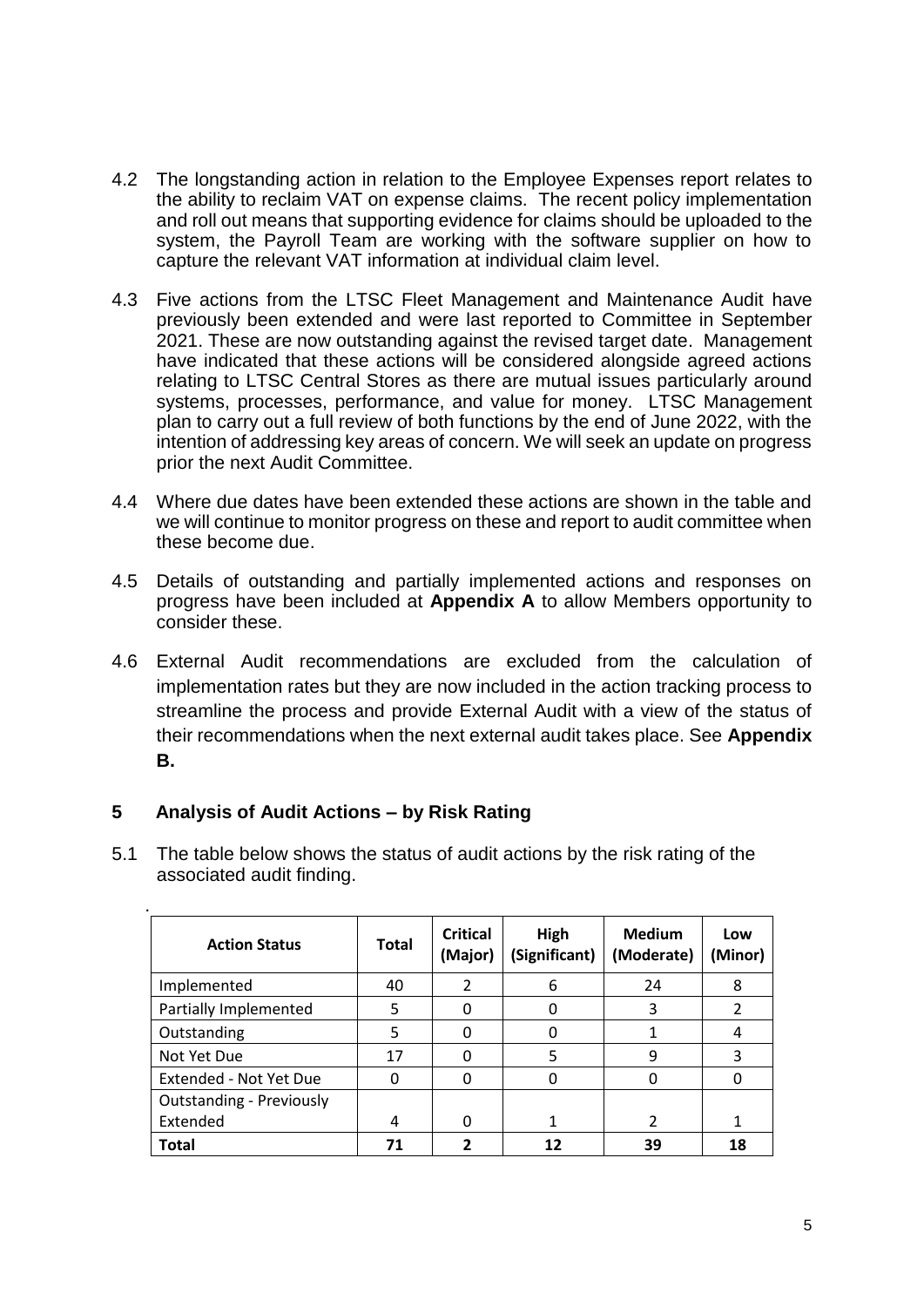- 5.2 The number of actions being tracked this quarter has decreased, this is due to 22 implemented actions being removed as these are over 2 years old. Our policy is to remove any implemented actions over 2 years old from the tracker each quarter.
- 5.3 Any actions that are over 2 years old but have not been fully implemented will not be removed from the tracker until the actions have been completed and reported as implemented at least once in this tracker report.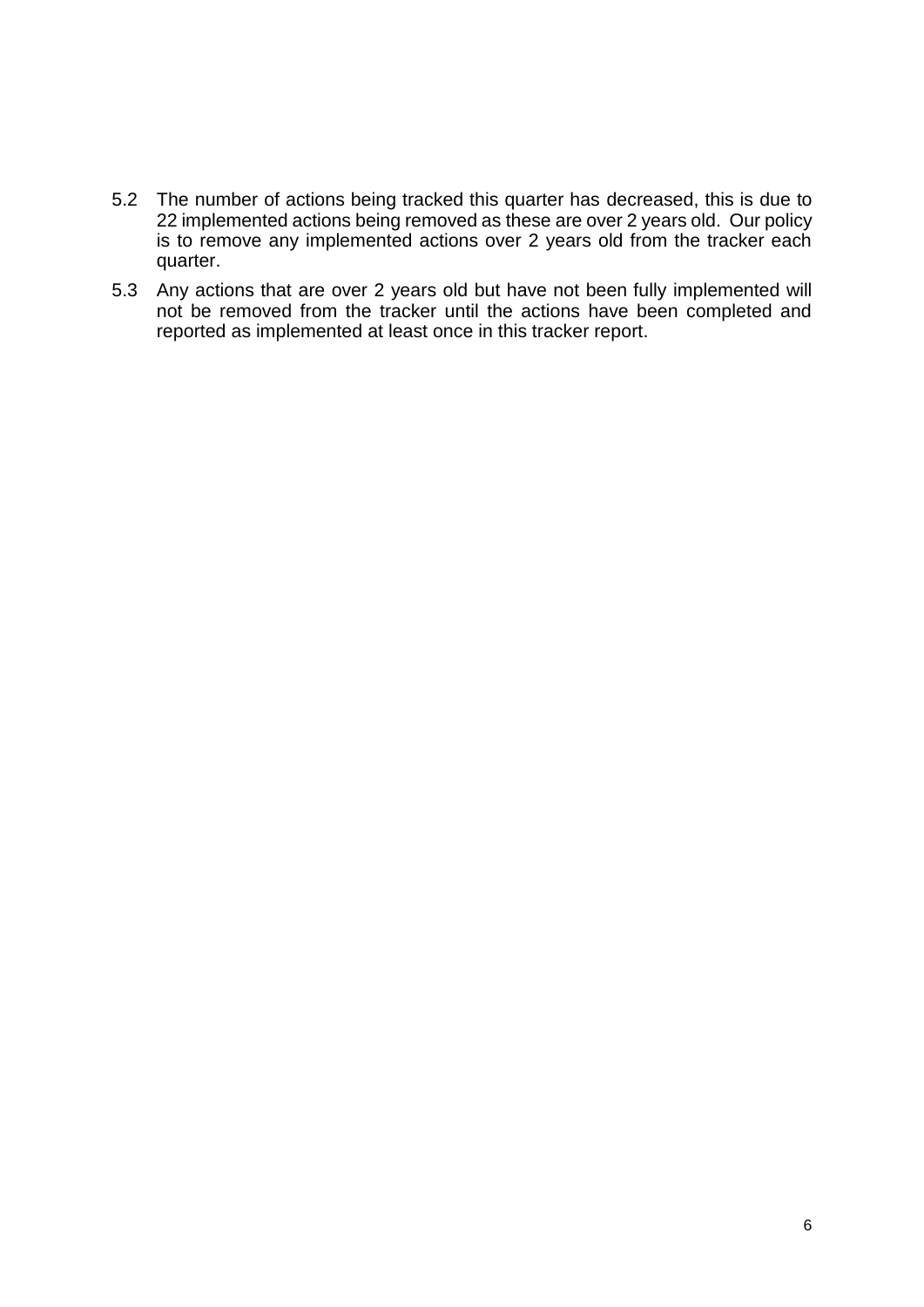Appendix A

### **Status of Overdue Actions at April 2022**

| <b>Audit Title.</b> | <b>Risk</b><br>Rating | Audit Finding and Agreed Management Action (Summarised<br>version from Audit Report) | <b>Target</b><br><b>Date</b> | Responsible<br><b>Officer</b> | <b>Internal Audit</b><br><b>Status</b> | <b>Audit Committee Update</b><br>(Apr 2022) |
|---------------------|-----------------------|--------------------------------------------------------------------------------------|------------------------------|-------------------------------|----------------------------------------|---------------------------------------------|
| Employee            | Minor                 | <b>Audit Finding</b>                                                                 | <b>March 2020</b>            | Payroll and                   | Outstanding                            | In the expenses audit it was                |
| Expenses -          |                       | VAT: Consideration should be given to the process for                                |                              | Pensions                      |                                        | identified that GMCA do not                 |
| Probity and         |                       | reclaiming VAT on relevant VAT expense claim transactions.                           |                              | Manager                       |                                        | routinely claim VAT back on                 |
| Compliance          |                       |                                                                                      |                              |                               |                                        | expenses because                            |
| (July 2019)         |                       | <b>Management Action</b>                                                             |                              |                               |                                        | historically there was                      |
|                     |                       | Agreed                                                                               |                              |                               |                                        | insufficient supporting                     |
|                     |                       |                                                                                      |                              |                               |                                        | evidence from expense                       |
|                     |                       |                                                                                      |                              |                               |                                        | claims to do so.                            |
|                     |                       |                                                                                      |                              |                               |                                        |                                             |
|                     |                       |                                                                                      |                              |                               |                                        | Now that the new process is                 |
|                     |                       |                                                                                      |                              |                               |                                        | in place and requires the                   |
|                     |                       |                                                                                      |                              |                               |                                        | uploading of documents to                   |
|                     |                       |                                                                                      |                              |                               |                                        | support the claim the team                  |
|                     |                       |                                                                                      |                              |                               |                                        | are considering how VAT                     |
|                     |                       |                                                                                      |                              |                               |                                        | reclaims can be                             |
|                     |                       |                                                                                      |                              |                               |                                        | incorporated into the claim                 |
|                     |                       |                                                                                      |                              |                               |                                        | process. A meeting with the                 |
|                     |                       |                                                                                      |                              |                               |                                        | payroll software provider                   |
|                     |                       |                                                                                      |                              |                               |                                        | has been scheduled for the                  |
|                     |                       |                                                                                      |                              |                               |                                        | April 2022.                                 |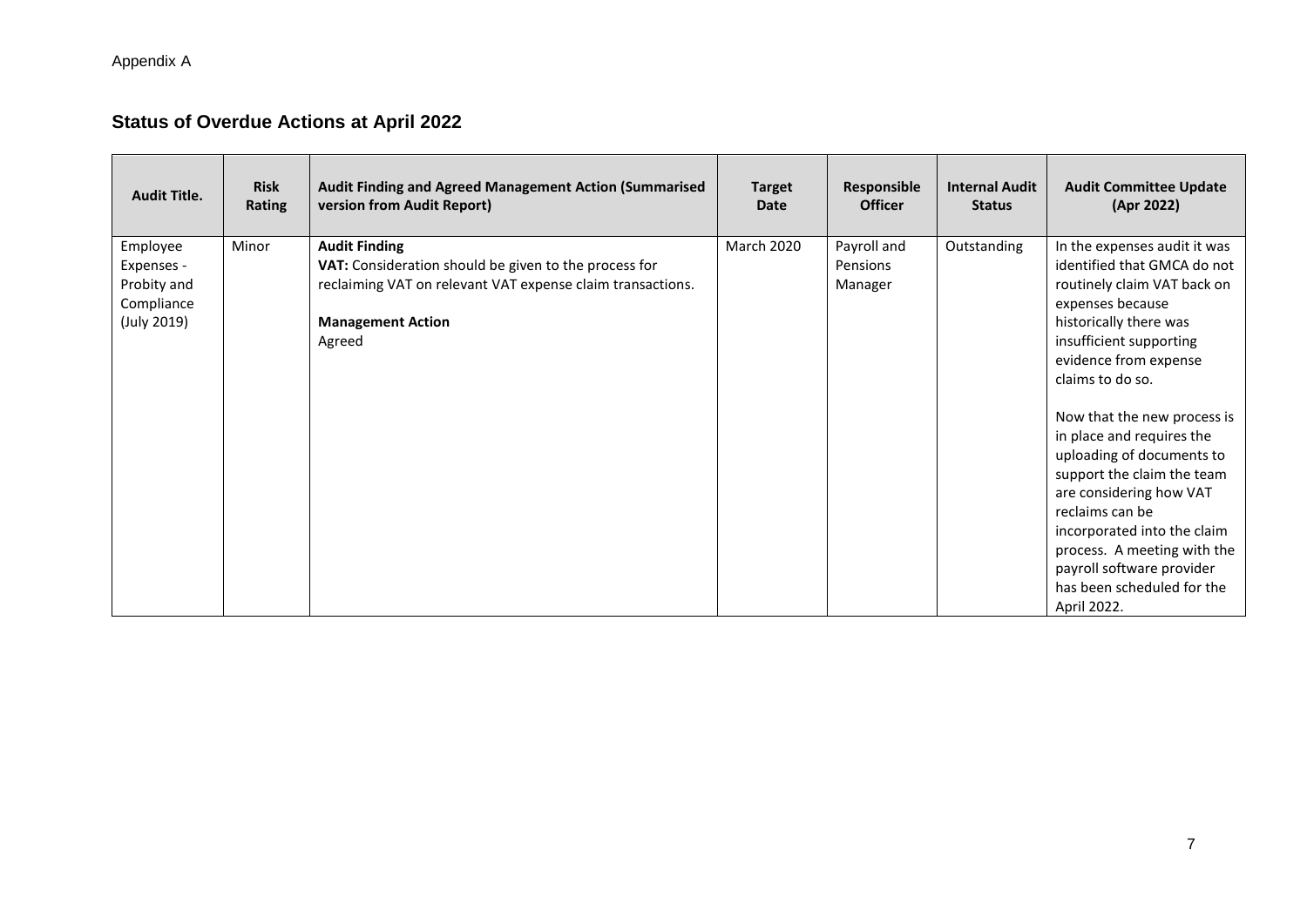| Mayoral<br>Advisors<br>(June21) | High   | <b>Audit Finding</b><br>The governance arrangements over Mayoral Advisors is<br>informal and inconsistent<br><b>Management Action</b><br>In line with the recommendations of the Strategy and Policy<br>Team's discussion paper, a set of principles and protocols for<br>the operation of Mayoral Advisors will be established,<br>including at a minimum: a role description, clearly defined<br>expectations, declarations of interest, gifts and hospitality<br>recording, terms of office, and progress / activity reporting<br>requirements.<br>How the Advisor works within the governance structure of<br>GMCA will also be clearly defined. | 30 Sept 2021 | Andrew<br>Lightfoot,<br>Deputy Chief<br>Executive | Implemented<br>(subject to<br>verification)              | Process agreed with Leaders<br>for approval on Advisors via<br>Resources Committee, Two<br>transport appointments<br>approved by March<br>Committee.<br>Paper to go to next<br>Resources Committee to<br>formalise future<br>appointments.                                     |
|---------------------------------|--------|------------------------------------------------------------------------------------------------------------------------------------------------------------------------------------------------------------------------------------------------------------------------------------------------------------------------------------------------------------------------------------------------------------------------------------------------------------------------------------------------------------------------------------------------------------------------------------------------------------------------------------------------------|--------------|---------------------------------------------------|----------------------------------------------------------|--------------------------------------------------------------------------------------------------------------------------------------------------------------------------------------------------------------------------------------------------------------------------------|
| Mayoral<br>Advisors<br>(June21) | Medium | <b>Audit Finding</b><br>There is a lack of transparency over the work of the Mayoral<br>Advisors and advisory panels<br><b>Management Action</b><br>The GMCA website will include a page for each Mayoral<br>Advisor and advisory panel/group/task force, which is kept up<br>to date with basic information such as: terms of reference,<br>members lists, informal records of meetings, recent and<br>planned activities, progress reports, and formal annual<br>reports. Where an Advisor steps down or a panel is<br>discontinued, this should be made clear on the website.                                                                     | 30 Sept 2021 | Andrew<br>Lightfoot,<br>Deputy Chief<br>Executive | Partially<br>Implemented<br>(subject to<br>verification) | Annual progress reports will<br>be submitted the full GMCA<br>going forward. The first<br>reports from the Advisory<br>Panels was considered at<br>the meeting on 10 <sup>th</sup><br>September 2021.<br>To be covered as part of the<br>next paper to Resources<br>Committee. |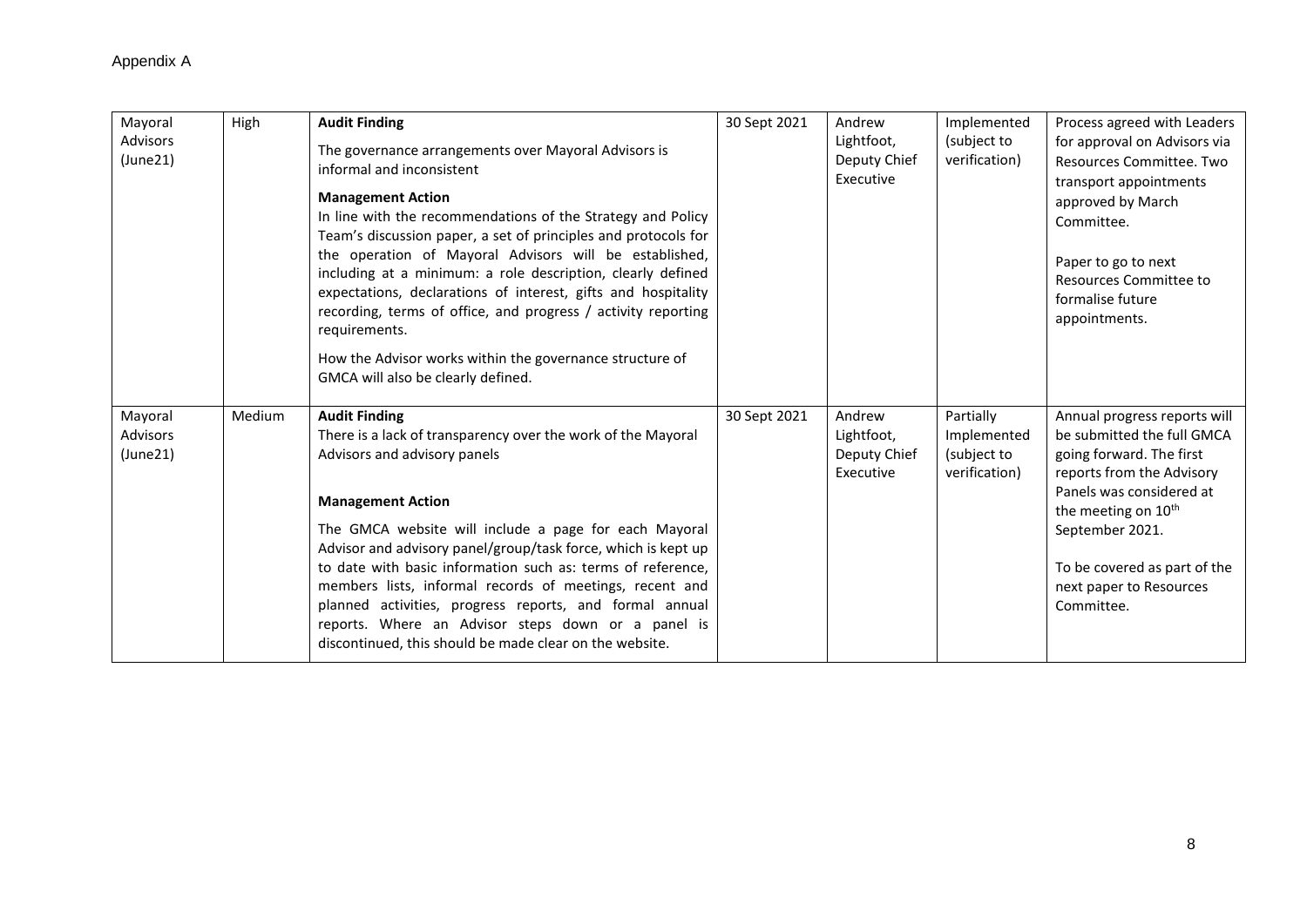| Fleet       | Medium | <b>Audit Finding:</b>                                            | 30 September       | <b>Fleet Services</b> | Outstanding | LTSC Management to carry   |
|-------------|--------|------------------------------------------------------------------|--------------------|-----------------------|-------------|----------------------------|
| Management  |        | B-fleet Vehicle Usage Policy: There is no policy in place to     | 2021               | Manager               |             | out a full review of both  |
| and         |        | manage and monitor the usage of B-fleet vehicles across the      |                    |                       |             | Fleet and Stores functions |
| Maintenance |        | service.                                                         | <b>Extended to</b> |                       |             | by the end of June 2022,   |
| 20/4/2021   |        |                                                                  | June 2022          |                       |             | with the intention of      |
|             |        | <b>Management Action:</b>                                        |                    |                       |             | addressing key areas of    |
|             |        | The 'Driving at Work' policy will initially focus on grey<br>a)  |                    |                       |             | concern. IA to assess      |
|             |        | book uniformed staff and be approved by SLT and FBU.             |                    |                       |             | progress and timescales,   |
|             |        | The next stage will take into consideration fleet usage<br>b)    |                    |                       |             | prior to next Audit        |
|             |        | across the wider GMFRS/GMCA estate including operational         |                    |                       |             | Committee meeting.         |
|             |        | (support vehicles) and non-operational (pool cars) vehicles.     |                    |                       |             |                            |
|             |        | The published policy guidance will establish the key             |                    |                       |             |                            |
|             |        | requirements of managers and vehicle users and this will         |                    |                       |             |                            |
|             |        | include, but not be restricted to, the following areas:          |                    |                       |             |                            |
|             |        | B-fleet vehicle location updates, to ensure vehicles are         |                    |                       |             |                            |
|             |        | available to support service operations at all times             |                    |                       |             |                            |
|             |        | Daily recording of vehicle journeys                              |                    |                       |             |                            |
|             |        | Daily vehicle roadworthiness inspection and defect               |                    |                       |             |                            |
|             |        | checks                                                           |                    |                       |             |                            |
|             |        | Driver validation checks                                         |                    |                       |             |                            |
|             |        | Consistency with other related policies (car user and            |                    |                       |             |                            |
|             |        | mileage; and employee expenses)                                  |                    |                       |             |                            |
|             |        | Use of non-operational Pool cars and booking system              |                    |                       |             |                            |
|             |        | including for non-Grey Book staff                                |                    |                       |             |                            |
|             |        | The use of vehicle tracking devices on all new vehicles is<br>C) |                    |                       |             |                            |
|             |        | an essential part of developing an effective vehicle usage and   |                    |                       |             |                            |
|             |        | monitoring process and a separate policy will be put in place    |                    |                       |             |                            |
|             |        | to support this area.                                            |                    |                       |             |                            |
|             |        |                                                                  |                    |                       |             |                            |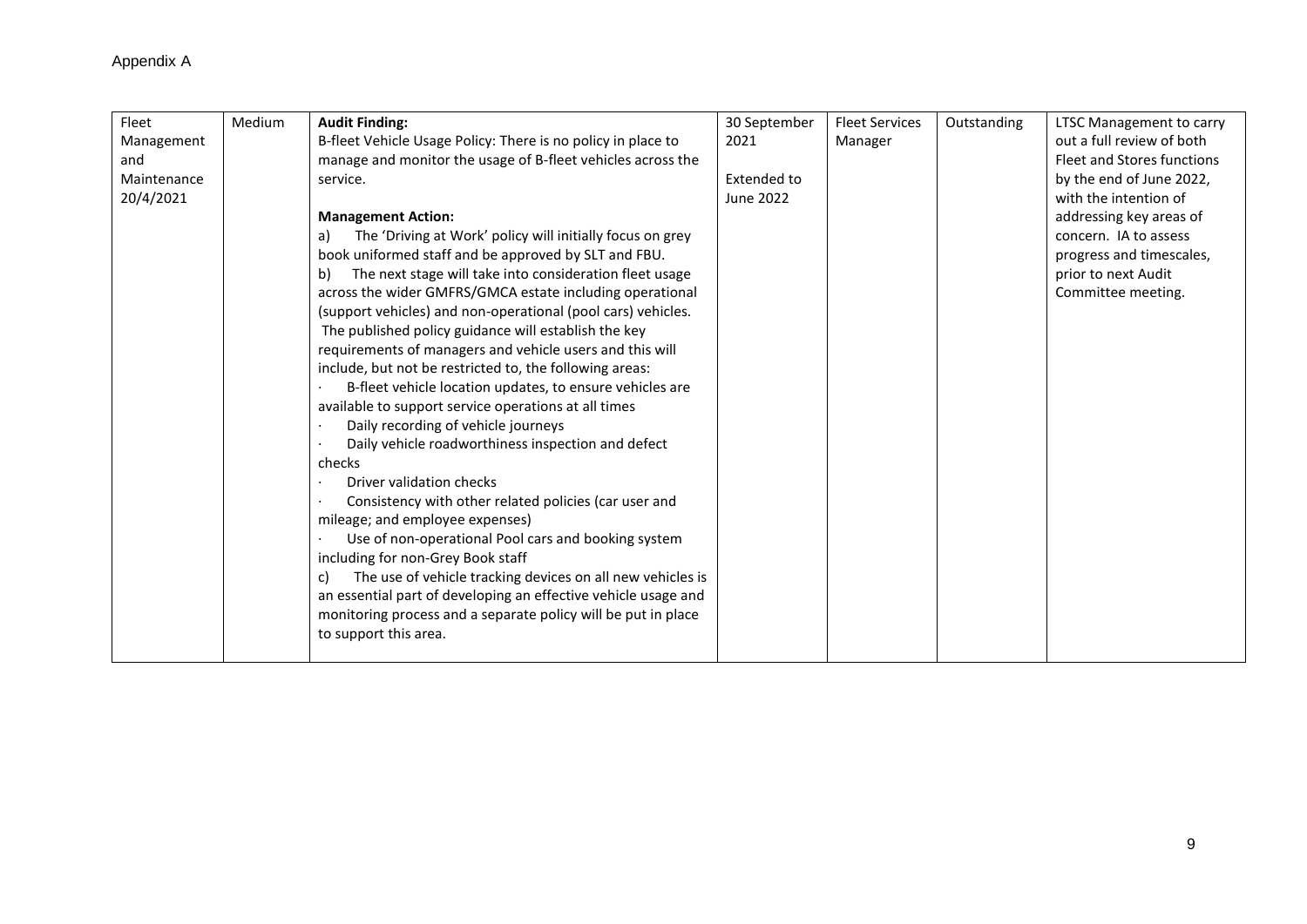| Fleet       | Medium | <b>Audit Finding:</b>                                           | September          | <b>Fleet Services</b> | Partially   | As above.                     |
|-------------|--------|-----------------------------------------------------------------|--------------------|-----------------------|-------------|-------------------------------|
| Management  |        | Disposal of obsolete vehicles and equipment: There are          | 2021               | Manager               | Implemented |                               |
| and         |        | delays and backlogs in the disposal of obsolete and             |                    |                       |             |                               |
| Maintenance |        | decommissioned assets.                                          | <b>Extended to</b> |                       |             | The backlog of end of life    |
| 20/4/2021   |        |                                                                 | <b>June 2022</b>   |                       |             | vehicles and obsolete         |
|             |        | <b>Management Action:</b>                                       |                    |                       |             | equipment that was            |
|             |        | The Fleet disposal policy will be updated to explicitly set out |                    |                       |             | identified at the time of the |
|             |        | the procedures for the identification of end of useful life     |                    |                       |             | audit has now been dealt      |
|             |        | assets, and the decommissioning, disposal or scrappage of       |                    |                       |             | with via selling, scrapping,  |
|             |        | these assets (vehicles and equipment).                          |                    |                       |             | or donating.                  |
|             |        | a) The policy update will encompass the following key areas:    |                    |                       |             |                               |
|             |        | Method for identifying assets at the end of their useful        |                    |                       |             | As part of the review of all  |
|             |        | life and determining the appropriate method of disposal.        |                    |                       |             | audit actions within LTSC,    |
|             |        | Methods of disposal available, including the expected           |                    |                       |             | the Fleet Manager will        |
|             |        | use of quotes and tenders and selection of approved             |                    |                       |             | review all disposal methods   |
|             |        | providers.                                                      |                    |                       |             | to ensure that all aspects of |
|             |        | Authorisation and approval limits for items over                |                    |                       |             | the audit recommendation      |
|             |        | specified values.                                               |                    |                       |             | are incorporated fully into   |
|             |        | How asset valuations will be sought prior to disposal           |                    |                       |             | the disposal policy.          |
|             |        | (where necessary).                                              |                    |                       |             |                               |
|             |        | Procedures for the decommissioning of vehicles prior to         |                    |                       |             |                               |
|             |        | disposal.                                                       |                    |                       |             |                               |
|             |        | BWO asset register and expected process for review of           |                    |                       |             |                               |
|             |        | 'parked' items.                                                 |                    |                       |             |                               |
|             |        | Quarterly Reporting to SLT of asset disposals including         |                    |                       |             |                               |
|             |        | income receipts.                                                |                    |                       |             |                               |
|             |        | b) There will be a regular review of all 'parked' items and a   |                    |                       |             |                               |
|             |        | plan put in place for the safe disposal/scrappage of all        |                    |                       |             |                               |
|             |        | obsolete vehicles and equipment, including a process for        |                    |                       |             |                               |
|             |        | dealing with items listed as 'missing' equipment.               |                    |                       |             |                               |
|             |        |                                                                 |                    |                       |             |                               |
| Fleet       | High   | <b>Audit Finding:</b>                                           | <b>July 2021</b>   | Area                  | Outstanding | As above.                     |
| Management  |        | Performance Management Framework: There isn't a fully           |                    | Manager,              |             |                               |
| and         |        | robust framework in place against which the value and           | <b>Extended to</b> | Head of               |             |                               |
| Maintenance |        | efficiency of fleet services can be measured and monitored.     | June 22            | Service               |             |                               |
| 20/4/2021   |        |                                                                 |                    | Support &             |             |                               |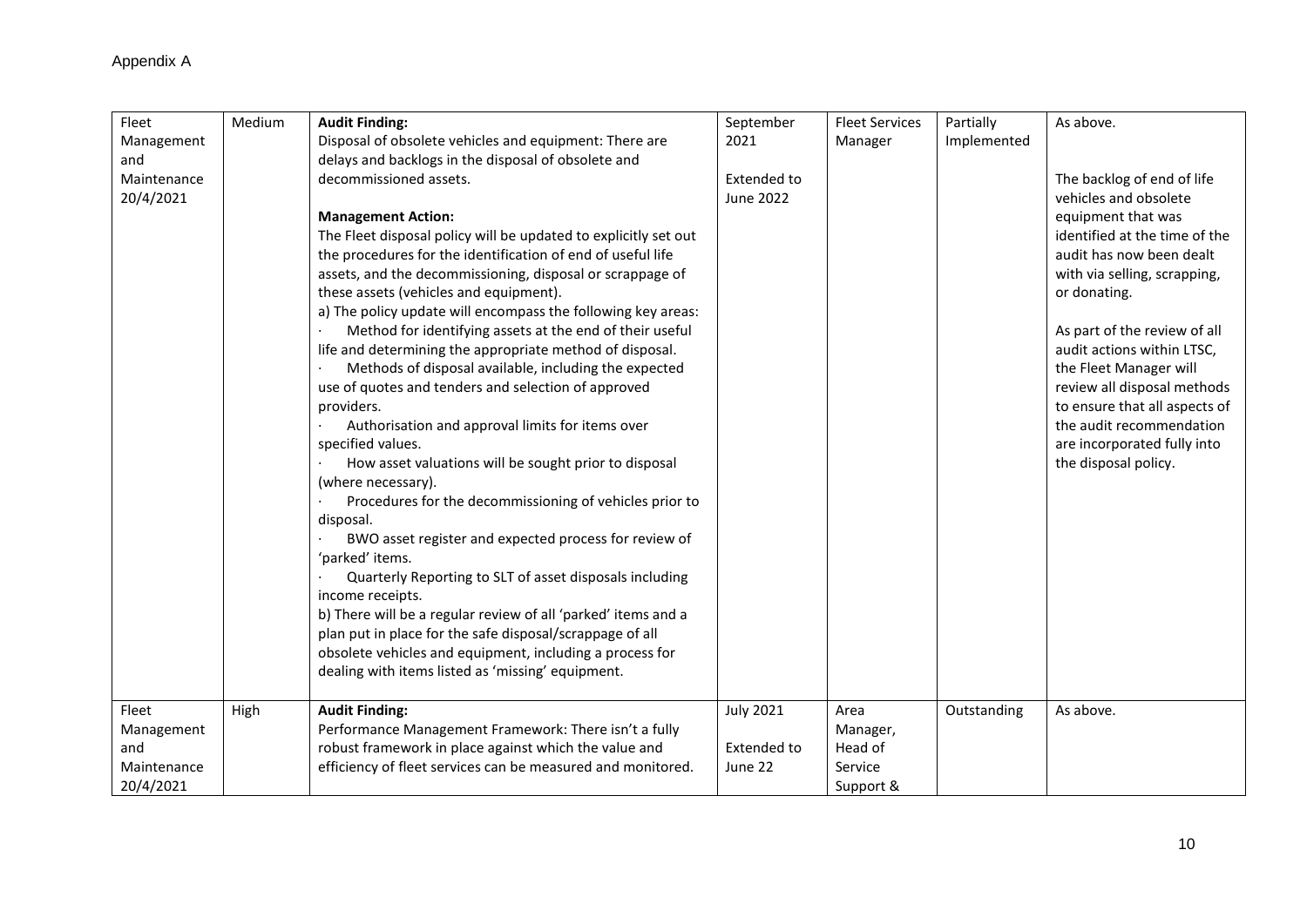|                                                        |     | <b>Management Action:</b><br>We will establish a performance framework which includes a<br>suite of indicators against which the efficiency of fleet service<br>activities can be measured and monitored in relation to cost,<br>quality, and timeliness of workshop repairs.<br>Working with Corporate Support functions we will determine<br>requirements of the service and availability and access to                                                                                                                                                                                                                                                                                                                                        |                                                     | Head of<br>Finance<br>(Management<br>Accountancy)                                       |             |                                                                                                                                                                                           |
|--------------------------------------------------------|-----|--------------------------------------------------------------------------------------------------------------------------------------------------------------------------------------------------------------------------------------------------------------------------------------------------------------------------------------------------------------------------------------------------------------------------------------------------------------------------------------------------------------------------------------------------------------------------------------------------------------------------------------------------------------------------------------------------------------------------------------------------|-----------------------------------------------------|-----------------------------------------------------------------------------------------|-------------|-------------------------------------------------------------------------------------------------------------------------------------------------------------------------------------------|
|                                                        |     | regular BWO Management Information (MI). The opportunity<br>to automate the regular extraction of this information<br>through the development of a suite of bespoke reports will<br>be explored.                                                                                                                                                                                                                                                                                                                                                                                                                                                                                                                                                 |                                                     |                                                                                         |             |                                                                                                                                                                                           |
|                                                        |     | The BWO Asset Management Module which is currently<br>being adapted for use in the GMCA Estates Team will also be<br>considered for its applicability and usefulness to the fleet<br>team as a mechanism to record and report relevant<br>information.                                                                                                                                                                                                                                                                                                                                                                                                                                                                                           |                                                     |                                                                                         |             |                                                                                                                                                                                           |
| Fleet<br>Management<br>and<br>Maintenance<br>20/4/2021 | Low | <b>Audit Finding:</b><br>System data quality: There are some inconsistencies in data<br>quality which should be checked.<br><b>Management Action:</b><br>This is linked to finding 4 and the actions from that will assist<br>the monitoring of performance which could highlight<br>anomalies in data.<br>We will implement a consistent process for the capture<br>and input of all work order information.<br>We will carry out a review of the data extracts provided<br>by the Internal Audit team and Finance to understand<br>potential anomalies and any immediate action required to<br>improve data quality.<br>We will review the Grey Fleet vehicles in the system and<br>closedown any which do not require annual reviews by LTSC. | <b>July 2021</b><br><b>Extended to</b><br>June 2022 | <b>Fleet Services</b><br>Manager &<br>Head of<br>Finance<br>(Management<br>Accountancy) | Outstanding | As above.<br>The LTSC Fleet Manager<br>considers that the<br>introduction of a new<br>bespoke system will allow<br>better quality data to be<br>extracted and monitored in<br>the future. |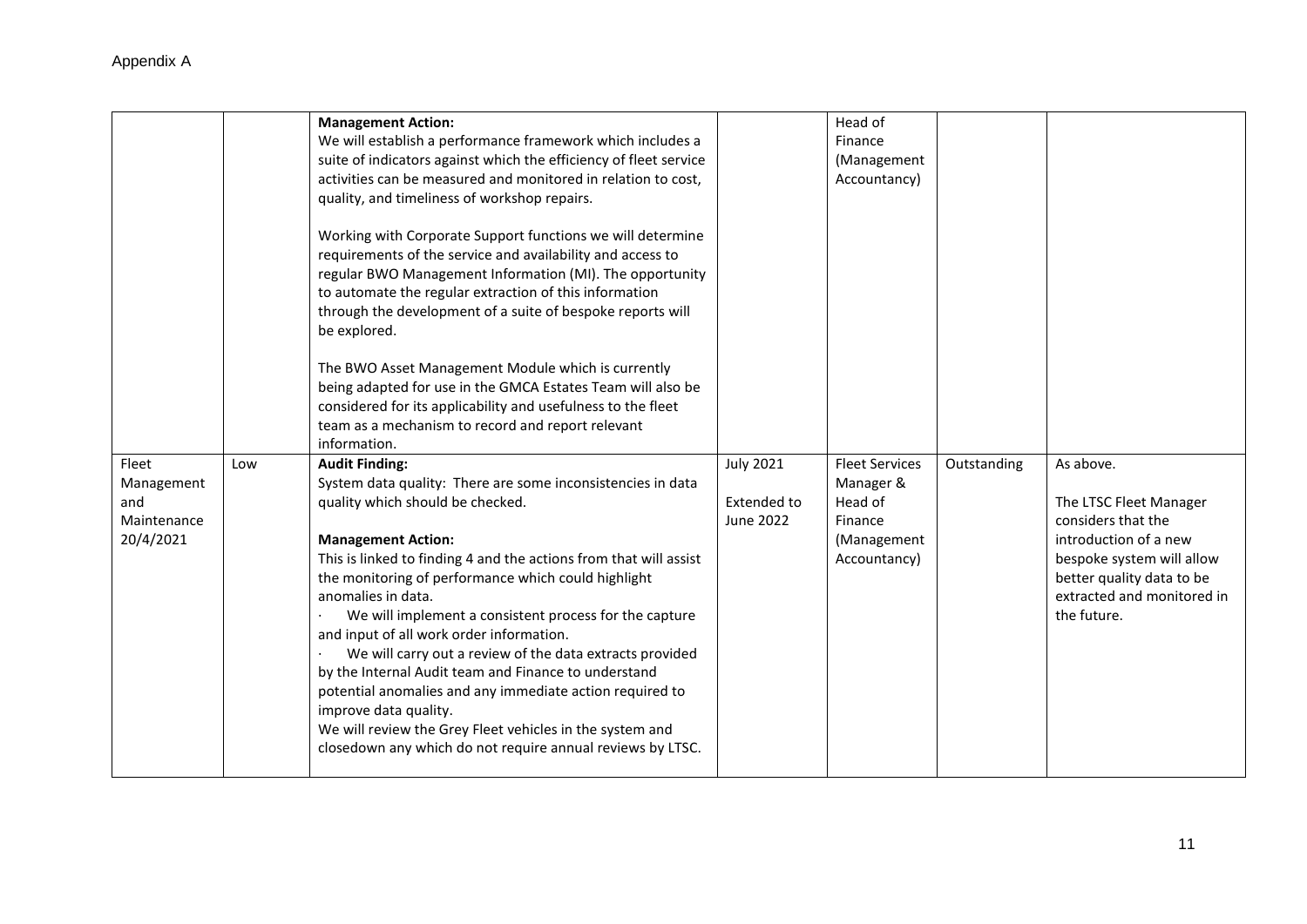| Fleet                                                                           | Medium | <b>Audit Finding:</b>                                                                                                                                                                                                                                                                                                                                                                                                                                                                                                                                          | September        | Head of                | Outstanding              | As Above.                                                                                                                                                                                                                                                                                                                                                    |
|---------------------------------------------------------------------------------|--------|----------------------------------------------------------------------------------------------------------------------------------------------------------------------------------------------------------------------------------------------------------------------------------------------------------------------------------------------------------------------------------------------------------------------------------------------------------------------------------------------------------------------------------------------------------------|------------------|------------------------|--------------------------|--------------------------------------------------------------------------------------------------------------------------------------------------------------------------------------------------------------------------------------------------------------------------------------------------------------------------------------------------------------|
| Management                                                                      |        | Contract Management: There is a lack of evidence over how                                                                                                                                                                                                                                                                                                                                                                                                                                                                                                      | 2021             | Commercial             |                          |                                                                                                                                                                                                                                                                                                                                                              |
| and                                                                             |        | value for money is achieved through revenue contract spend.                                                                                                                                                                                                                                                                                                                                                                                                                                                                                                    |                  | and Fleet              |                          | Work has begun with the                                                                                                                                                                                                                                                                                                                                      |
| Maintenance                                                                     |        |                                                                                                                                                                                                                                                                                                                                                                                                                                                                                                                                                                | Extended to      | <b>Services</b>        |                          | Commercial Team to                                                                                                                                                                                                                                                                                                                                           |
| 20/4/2021                                                                       |        | <b>Management Action:</b><br>In conjunction with Procurement colleagues, there will be a<br>full review of all high priority contract spend areas to<br>understand the full requirements of these and a forward plan<br>to address where contracts need to be re-procured or market<br>tested.<br>Ensuring appropriate senior level oversight is in place with<br>adequate reporting on contract spend areas.                                                                                                                                                  | <b>June 2022</b> | Manager                |                          | identify the pipeline of<br>commissioning work that is<br>needed across LTSC. Initial<br>benchmarking exercises are<br>also being looked at for key<br>Fleet contracts to ensure<br>that value for money is<br>obtained while maintaining<br>quality standards.                                                                                              |
| Loan Approval<br><b>Decisions</b><br>(Core<br>Investment<br>Funds)<br>7/12/2021 | Low    | <b>Audit Finding:</b><br>Any declarations of interests by CEX ASG members and CIT<br>staff are made as and when they arise. There is no formal<br>register of personal or business interests maintained.<br><b>Management Action:</b><br>A declaration of interests register will be put in place for CIT<br>and CEX ASG to record any personal, pecuniary, or business-<br>related conflicts of interest. This will include annual<br>declarations being made by Officers and External Members of<br>the group to ensure identified interests can be managed. | January 2022     | Investment<br>Director | Partially<br>Implemented | A template for this has now<br>been drafted and is being<br>reviewed. Once approved,<br>the proposal will allow for<br>individual declaration forms<br>to be completed on an<br>annual basis and updated<br>throughout the year if<br>changes are needed.<br>This is linked to a wider IA<br>review of GMCA<br>Behavioural policies and<br>codes of conduct. |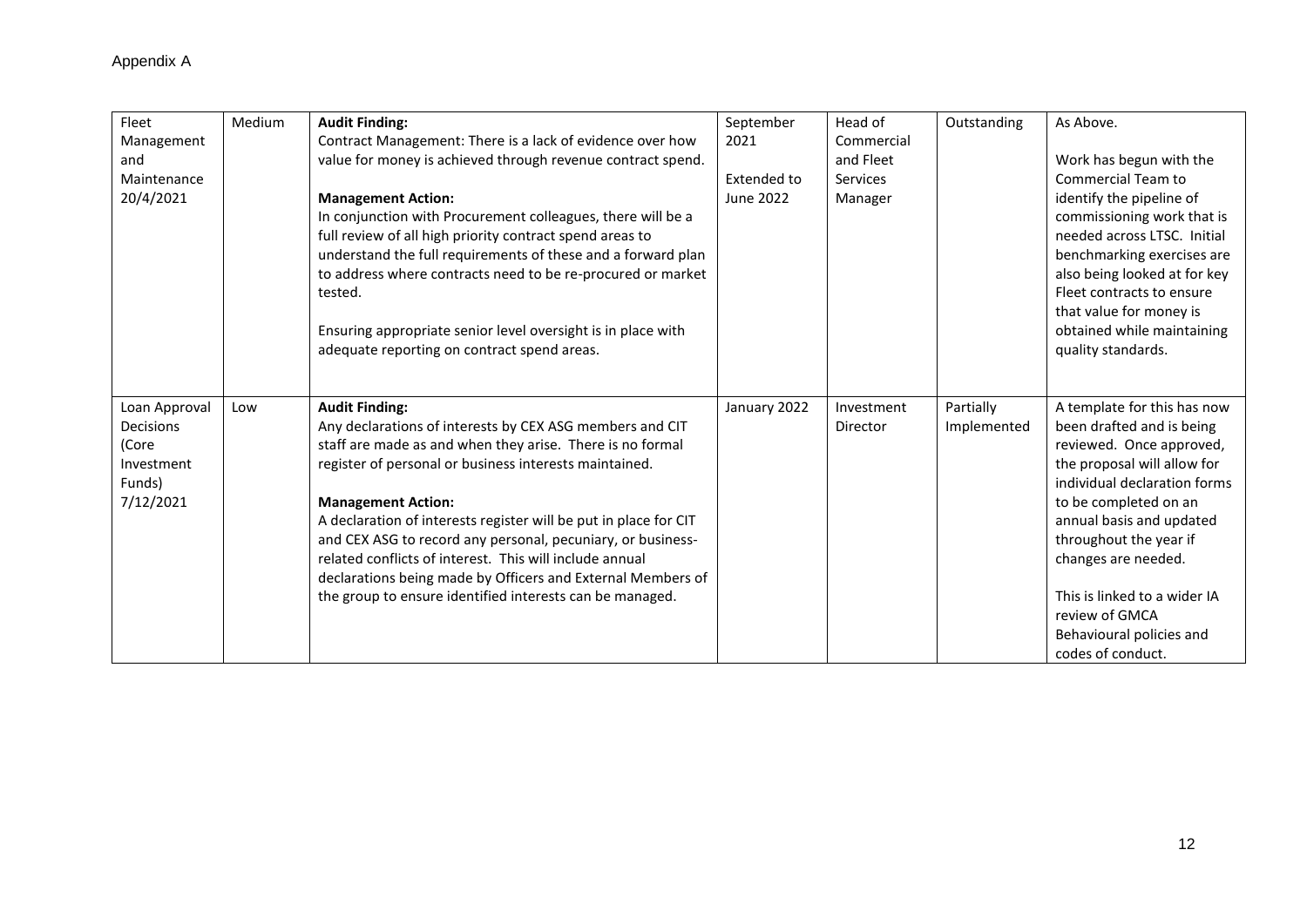| Loan Approval<br>Decisions<br>(Core<br>Investment<br>Funds)<br>7/12/2021 | Medium | <b>Audit Finding:</b><br>The terms of Reference for CEX Appraisal Sub-Group require<br>review and update.<br><b>Management Action:</b><br>The terms of reference of the CEX ASG will be updated to<br>reflect the activities and responsibilities of the group and<br>presented to the GMCA Board for approval. This will include<br>as a minimum:<br>- Purpose of the group                                        | January 2022 | Investment<br>Director | Partially<br>Implemented | The updated terms of<br>reference have been drafted<br>and are subject to review<br>and approval.                                                                                                                                                                                                           |
|--------------------------------------------------------------------------|--------|---------------------------------------------------------------------------------------------------------------------------------------------------------------------------------------------------------------------------------------------------------------------------------------------------------------------------------------------------------------------------------------------------------------------|--------------|------------------------|--------------------------|-------------------------------------------------------------------------------------------------------------------------------------------------------------------------------------------------------------------------------------------------------------------------------------------------------------|
|                                                                          |        | - Membership and attendees<br>- Objectives and scope of funds to be considered for approval<br>- How decisions are taken, and<br>- Reporting arrangements.                                                                                                                                                                                                                                                          |              |                        |                          |                                                                                                                                                                                                                                                                                                             |
| Loan Approval<br>Decisions<br>(Core<br>Investment<br>Funds)<br>7/12/2021 | Low    | <b>Audit Finding:</b><br>There is no formal methodology in place for the setting of<br>loan interest rate calculations<br><b>Management Action:</b><br>Loan proposal forms submitted for approval will record the<br>basis and rationale for interest rate calculation and setting by<br>Transaction Managers. This will allow for greater<br>transparency in the process and comparability of the<br>methods used. | January 2022 | Investment<br>Director | Partially<br>Implemented | The new process has been<br>put in place and all<br><b>Transaction Managers are</b><br>aware of the process. As<br>yet, no new loan deals have<br>been approved since the<br>new process was put in<br>place but the first is<br>expected to be drafted<br>shortly to confirm how the<br>process will work. |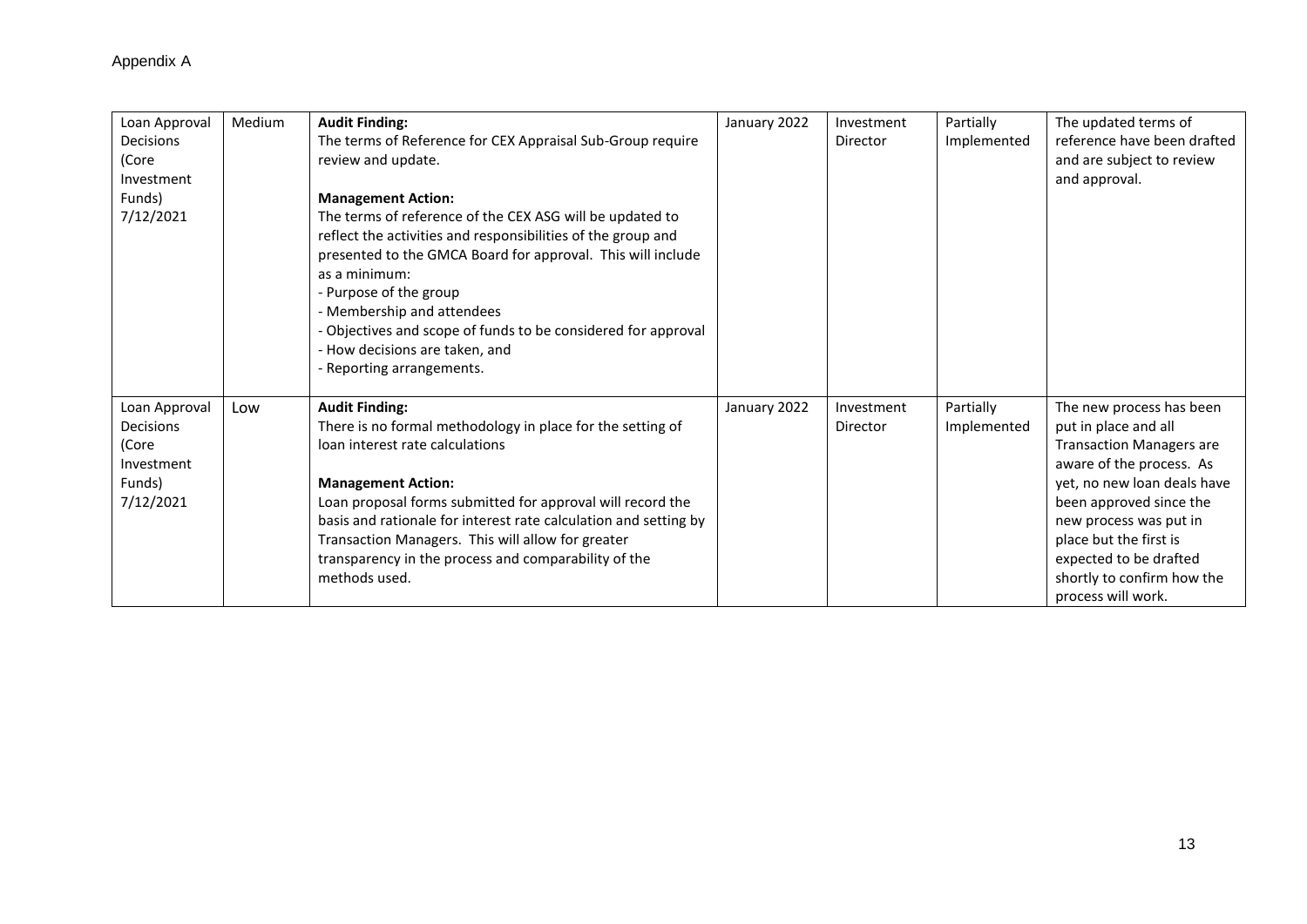#### **External Audit Action Tracking**

To streamline the process for audit action tracking, internal audit have included external audit actions in the tracking spreadsheet and process. The status of external audit actions with Internal Audits view of the current status is provided below. External Audit will provide their own assessment of the completion of those recommendations.

| <b>Audit Title.</b>                                          | <b>Risk</b><br>Rating | <b>Audit Finding and Agreed Management Action (Summarised</b><br>version from Audit Report)                                                                                                                                                                                                                                                                                | <b>Target</b><br><b>Date</b> | <b>Responsible</b><br><b>Officer</b>             | <b>Internal Audit</b><br><b>Status</b>      | <b>Audit Committee Update</b><br>(Apr 2022)                                                                                                                                                                                                                                                                                                              |
|--------------------------------------------------------------|-----------------------|----------------------------------------------------------------------------------------------------------------------------------------------------------------------------------------------------------------------------------------------------------------------------------------------------------------------------------------------------------------------------|------------------------------|--------------------------------------------------|---------------------------------------------|----------------------------------------------------------------------------------------------------------------------------------------------------------------------------------------------------------------------------------------------------------------------------------------------------------------------------------------------------------|
| <b>External Audit</b><br>$20 - 21$<br>accounts<br>24/11/2021 | Medium                | <b>Audit Finding:</b><br>Segregation of Duties in Accounts Receivable weak as<br>individuals can both raise and approve sales invoices on the<br>system<br><b>Management Action:</b><br>We will review roles following the recent restructure and<br>ensure this is in place, this will be assessed as part of an<br>upcoming internal audit review of accounts receivable | March 2022                   | Head of<br>Finance<br>Corporate and<br>Technical | Implemented<br>(subject to<br>verification) | IA View: New role profiles<br>have been set up within the<br>Accounts Receivable system<br>and were launched at the<br>beginning of March. This<br>ensures that there is both<br>segregation and approval of<br>invoices within the system.<br>IA will conduct walkthrough<br>testing of the system and<br>review user permissions to<br>verify changes. |
| <b>External Audit</b><br>$20 - 21$<br>accounts<br>24/11/2021 | Medium                | <b>Audit Finding:</b><br>No disaster recovery test had been performed by the<br>organisation within the period.<br><b>Management Action:</b><br>We will consider the GMCA approach to disaster recovery<br>testing alongside the creation of a back up policy and EBS.                                                                                                     | March 2022                   | Digital<br>Solutions<br>Manager                  | Outstanding                                 | <b>IA View:</b><br>The disaster recovery<br>procedures were also picked<br>up as part of the recent<br>Cyber Security audit, as part<br>of this management<br>provided a detailed plan of<br>action with a target date of<br>Mar 2023                                                                                                                    |